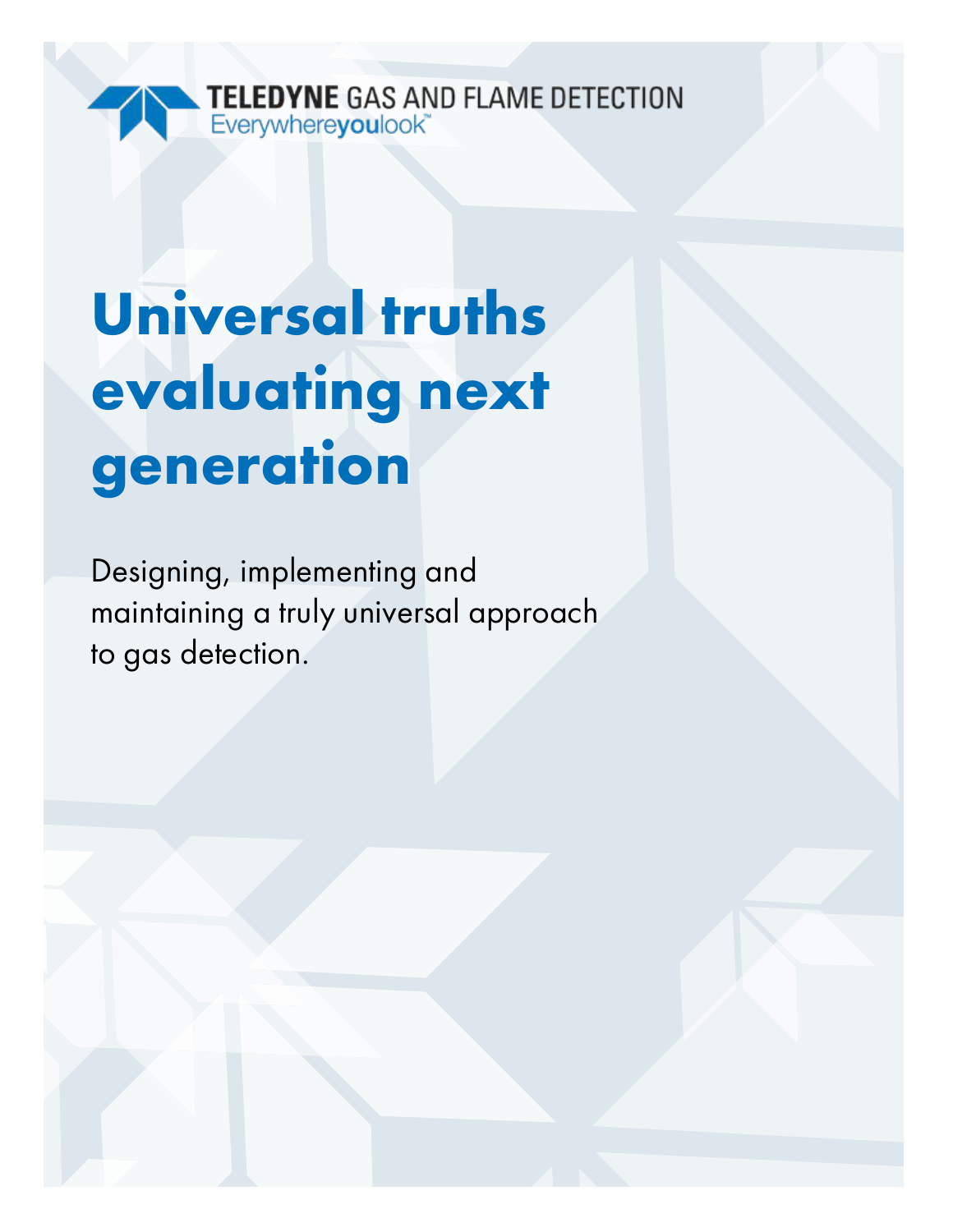Evaluating next generation gas detection

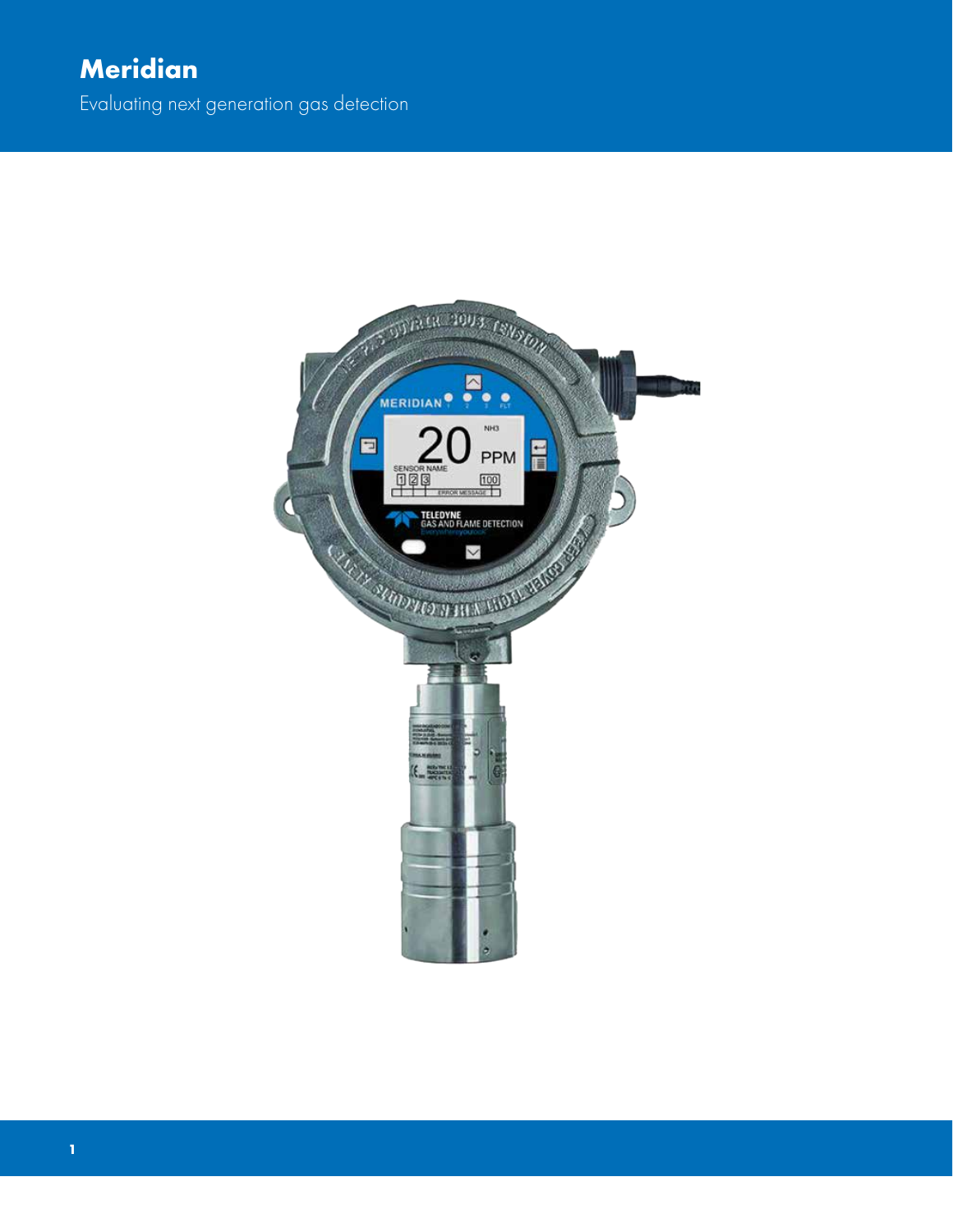# **Universal Truths: Evaluating Next-Generation Gas Detection**

#### **Executive Summary**

Protecting your people and your physical plant, while ensuring business continuity, are the most important functions of a fixed gas detection solution. Engineering a reliable, high-performance system that makes it easier and more cost effective to meet this challenge is the driving force behind a truly universal approach to gas detection.

This white paper is about the evolution and benefits of designing, implementing and maintaining a truly universal approach to gas detection. Our intention is to help you use this information, based on "universal truths," to evaluate your current system and project the impact of next-generation gas detection on your organization's safety and productivity in a global economy.

#### **Introduction**

In a global economy, the challenges to personal safety, productivity, and business continuity are magnified. Companies in a wide range of industries, where the presence of combustible and toxic gases are a way of life, must continue to evaluate their gas detection systems or pay the price on many levels. This evaluation must consider a number of factors that can enhance safety, while streamlining installation and minimizing maintenance – in the present and the future. That's what constitutes a truly universal solution.

# **Fixed Gas Detection with Legacy Technology/Instruments**

Before we look ahead and evaluate a truly universal approach, it's important to take a look at how gas detection is done with legacy technology today…

- a single detector is paired and tested with a single sensor, detecting only a single combustible or toxic gas;
- adopting new, advanced digital communication protocols necessitates replacing existing systems with new detectors and/or new sensors;
- unique certification requirements for different devices and regions complicate the ability to engage in business as a company expands its operations globally;
- more points mean more maintenance and associated costs;
- a field technician's toolbox is packed with multiple sensors, detector heads and accessories from multiple manufacturers, requiring major inventory investment;
- a large workforce with specialized knowledge is needed to address specific installation and service requirements; and multiple manuals, covering many different product lines, only complicate installation and impede productivity;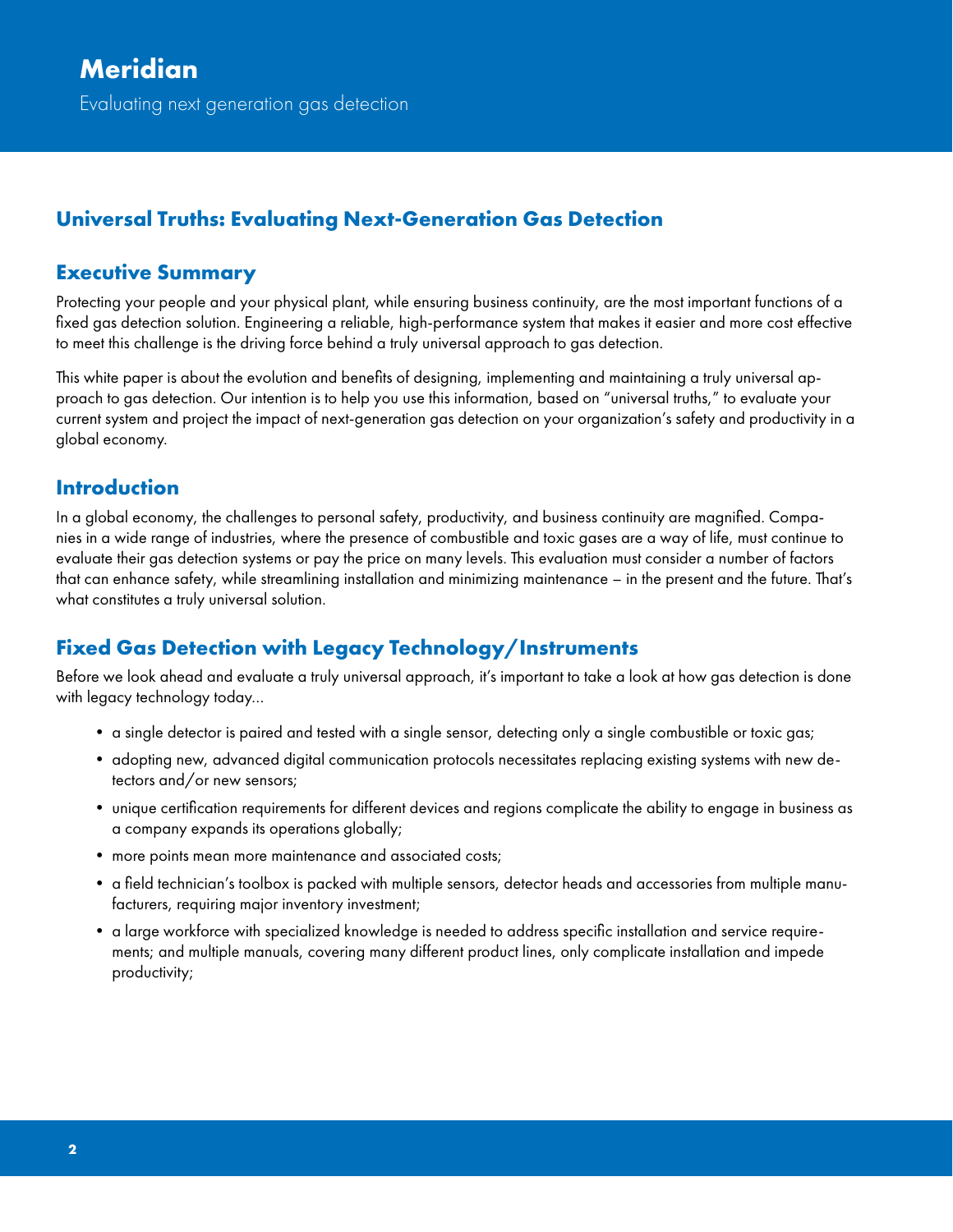#### **Engineering, Installation and Maintenance for a Universal World**

Call it a paradigm shift in response to customer needs. Today, there is an increasing call for higher levels of safety, performance, standardization, economies of scale, ease of use, and overall accountability. Meeting these needs and adding value to the customer experience begins with re-thinking fixed gas detection engineering.

Engineering a universal gas detection system provides its own set of challenges. But these challenges are being met and needs are being fulfilled. As you position your company to leverage a truly universal gas detection solution, you must evaluate where you are and where you need to be. The following exploration of legacy systems used in the field today and truly universal characteristics of next-generation gas detection instruments should aid in your evaluation.

#### **One to Many**

**Legacy System:** A single detector is paired with—and tested with—a single sensor, accommodating only a small number of combustible or toxic gases.

**Truly Universal System:** A single gas detector accommodates multiple sensors, allowing you to detect multiple types of gases in one location. Working within the same device footprint the transmitter is designed to support different sensing technologies: combustible gas sensing with catalytic bead sensors and electrochemical and metal oxide semiconductor sensors for toxic gases. Using equally smart sensor technology allows the construction of sensors with multiple ranges in the same package which in turn enables range invariant calibration. One instrument that can provide the capabilities of multiple instruments, and one sensor that can support multiple gas ranges provides valuable flexibility not available in legacy gas detection devices.

#### **Communication Protocols**

**Legacy System:** Legacy systems have traditionally relied on analog signals for communication. This limits the transmission of advanced diagnostics data that ensures a safe plant environment. Adopting digital communication protocols necessitates installing new detectors and/or new sensors.

**Truly Universal System:** As needs change and new communications protocols are required, universal transmitters are engineered to accept new plug-and-play communication boards. This multiprotocol innovation – wired or wireless (when industry appropriate) – means protocols can be added without replacing the transmitter as a plant's communication requirements change. You'll want to make sure your transmitter accommodates a wide range of communication protocols, including Modbus and HART. This kind of flexibility is a key to a future-proof gas detection solution, and the transition from rigid, proprietary systems to standards-based, secure systems that accommodate growth and change.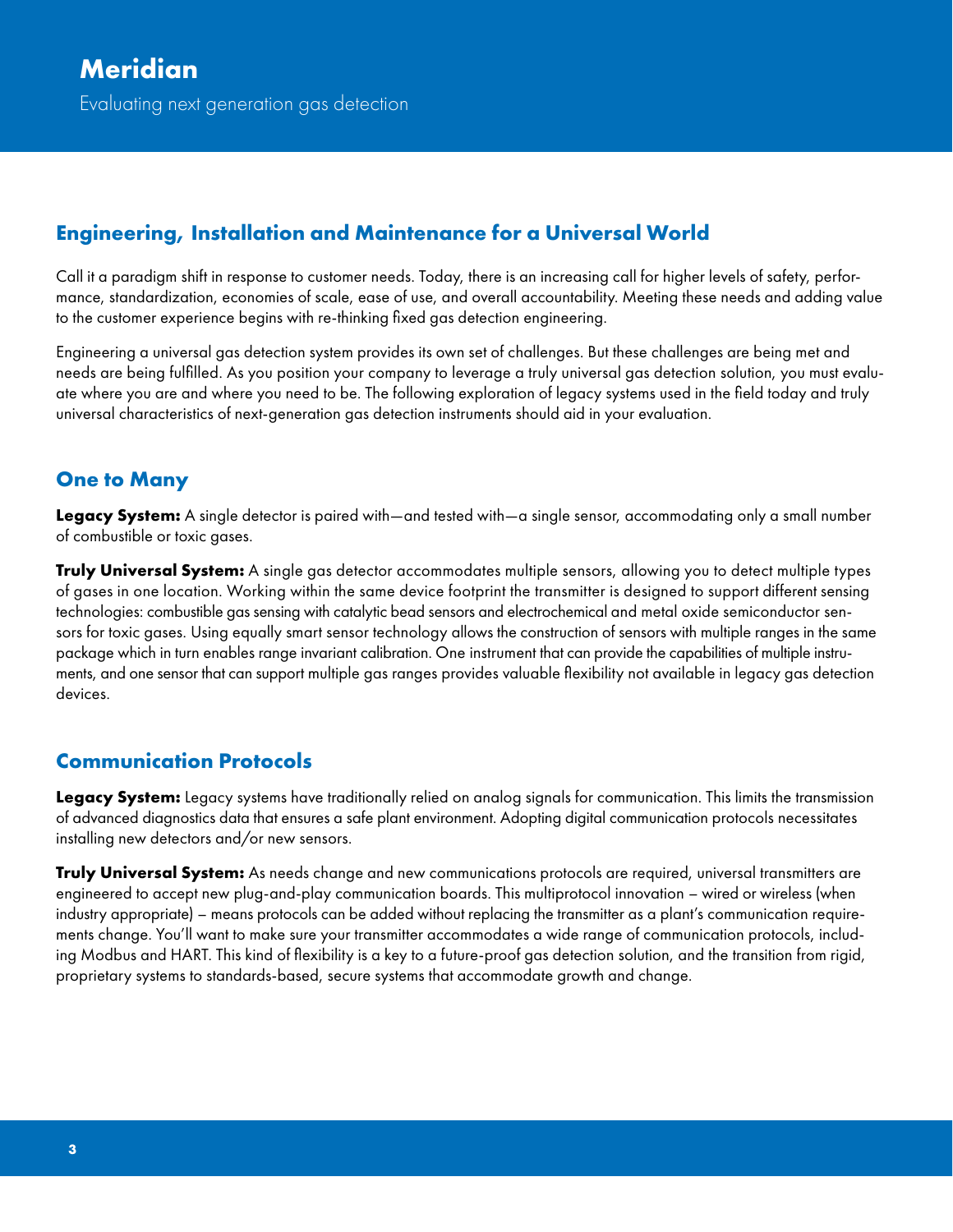#### **Calibration and Maintenance**

**Legacy System:** Because of engineering constraints, sensor calibration must be performed in the field, where conditions are less than ideal and both safety and performance may be compromised.

- Accurate calibration is critical to satisfying both safety and performance requirements. It also impacts productivity when false alarms, due to inaccurate calibration, slow down – or even shut down – production. Imagine the consequences of an electrochemical sensor triggering an alarm that releases a blanket of foam. The cleanup costs alone can be staggering!

Next-generation gas detection enables a calibration-in the-lab scenario, providing a more controlled and safe environment for establishing gas sensor parameters. This is a significant innovation, especially with legacy cat bead sensors which required proper voltage adjustments at the point of detection. Additionally, the flexibility to calibrate an electrochemical sensor to a particular gas level and then make simple adjustments to the range later—without recalibrating the sensor to the new range—can offer significant efficiencies in sensor maintenance.

Through advanced engineering, a transmitter's microprocessor can remember the type of sensor installed, as well as all calibration values. This built-in system of checks and balances virtually eliminates duplication of effort and the possibility of installing the wrong sensor.

# **Global Standards**

**Legacy System:** Global certification, especially when deploying a variety of detectors, can complicate and delay the ability to engage in business as your company expands its operations.

**Truly Universal System:** Expanding the certification of a gas detector for global acceptance (including CSA, ATEX, IECEx, INMETRO and SIL 2 certified by a third party agency\*), plays a critical role in facilitating quick global adoption. The process of seeking global certifications can be further streamlined when a single gas detector is flexible enough to accommodate a wide range of toxic and combustible gases.

\*SIL2 renewal pending.

# **Cost of Ownership**

**Legacy System:** The presence of more points (i.e., detectors) means higher maintenance, more complexity and incremental costs associated with added cabling, junction boxes and wiring.

**Truly Universal System:** Less is more – and better – when you can reduce the number of points in a gas detection system. One device consolidating three points has a positive ripple effect in terms of installation and maintenance. For instance, at a site with 45 points, accepted practice would include point-to-point wiring, using a Modbus communication protocol wired back to a central location or controller. But with a multi-head scenario, handling three points each, the number of detectors is reduced to 15 devices. This approach represents significant cost savings. In fact, using a single detector that consolidates three points, with a single relay board to control three alarms, totally eliminates a costly controller. Multiply this configuration times three for every three-head detector/multiple sensor configuration, and your cost of ownership is further reduced.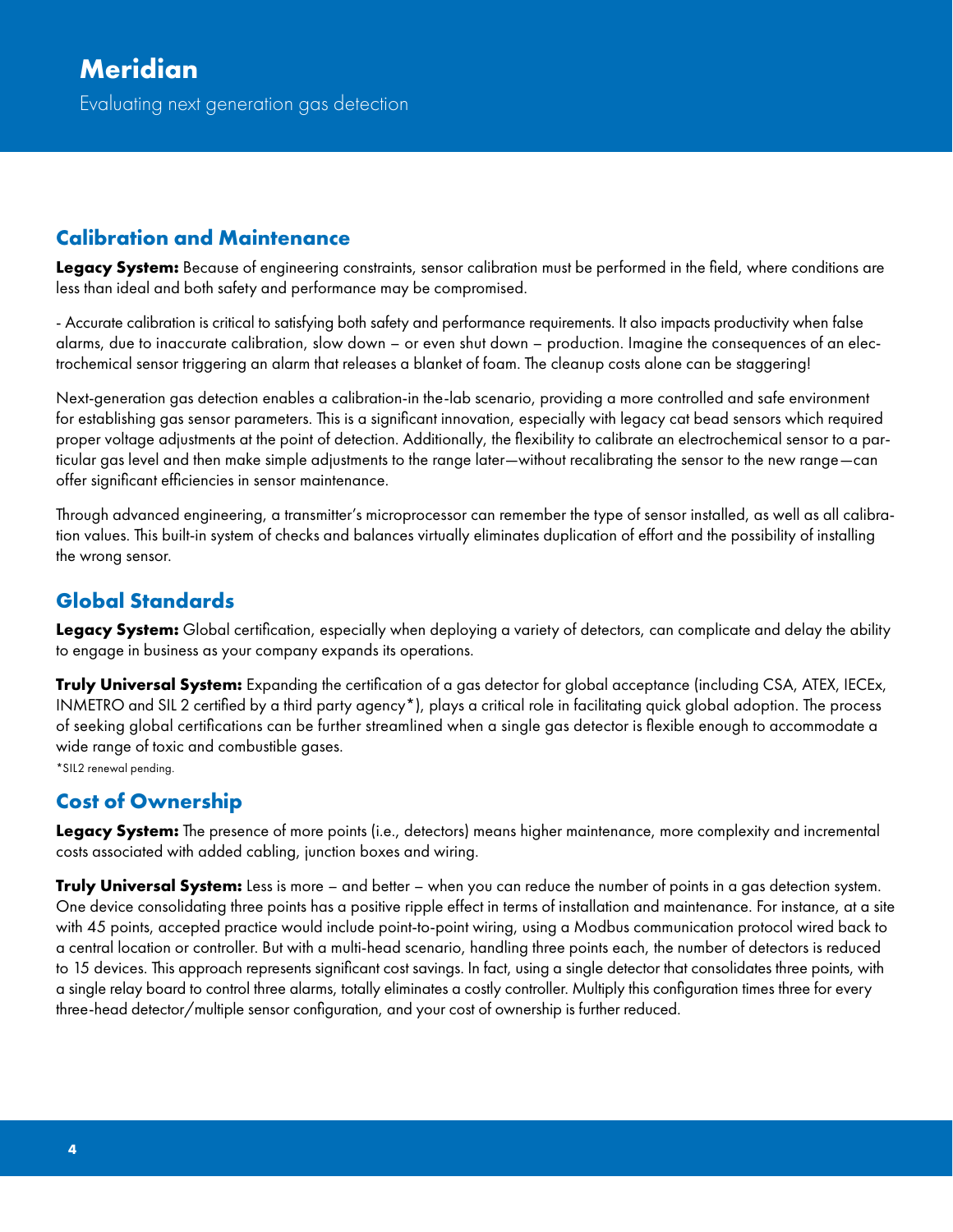Evaluating next generation gas detection

#### **Workforce Knowledge Base**

**Legacy System:** Multiple manuals or the knowledge of many different product lines can slow the installation process and impede productivity.

**Truly Universal System:** In today's climate, it is becoming increasingly important to do more with a smaller, less specialized workforce. Truly universal engineering produces solutions that are simple to use with consistency in design making products intuitive, easy to learn and easy to use. This reduces installation time and increases productivity.

#### **Toolbox**

**Legacy System:** Large inventories of sensors, detector heads and accessories demand a significant inventory investment.

**Truly Universal System:** A field technician looks in his toolbox and sees fewer sensors, detectors and calibration adapters, as well as fewer accessories (like deluge guards and flow cells). Universal mounting kits simplify the process in new installations, while retrofits to existing installations are significantly more manageable. This simplification also minimizes lapses in safety due to human error.

# **Conclusion**

Exploring a series of "universal truths" about next-generation fixed gas detection is a critical first step in evaluating how you protect your people and maintain the highest levels of productivity. Truly universal gas detection begins with a singularly flexible system, engineered to ensure accurate performance in a wide range of environments; considers current and future manufacturing plant environments; and plays a significant role in keeping costs under control in the face of global certification requirements and a changing workforce. How you use this insight will impact where, and how successfully you conduct business.

For more information about best practices in gas detection or to learn more about Teledyne Gas and Flame Detection Meridian Universal Gas Detector and Meridian Sensors, please call +1-626-934-1672 or email us at gasandflamedetection@ teledyne.com. We also invite you to visit www.teledynegasandflamedetection.com.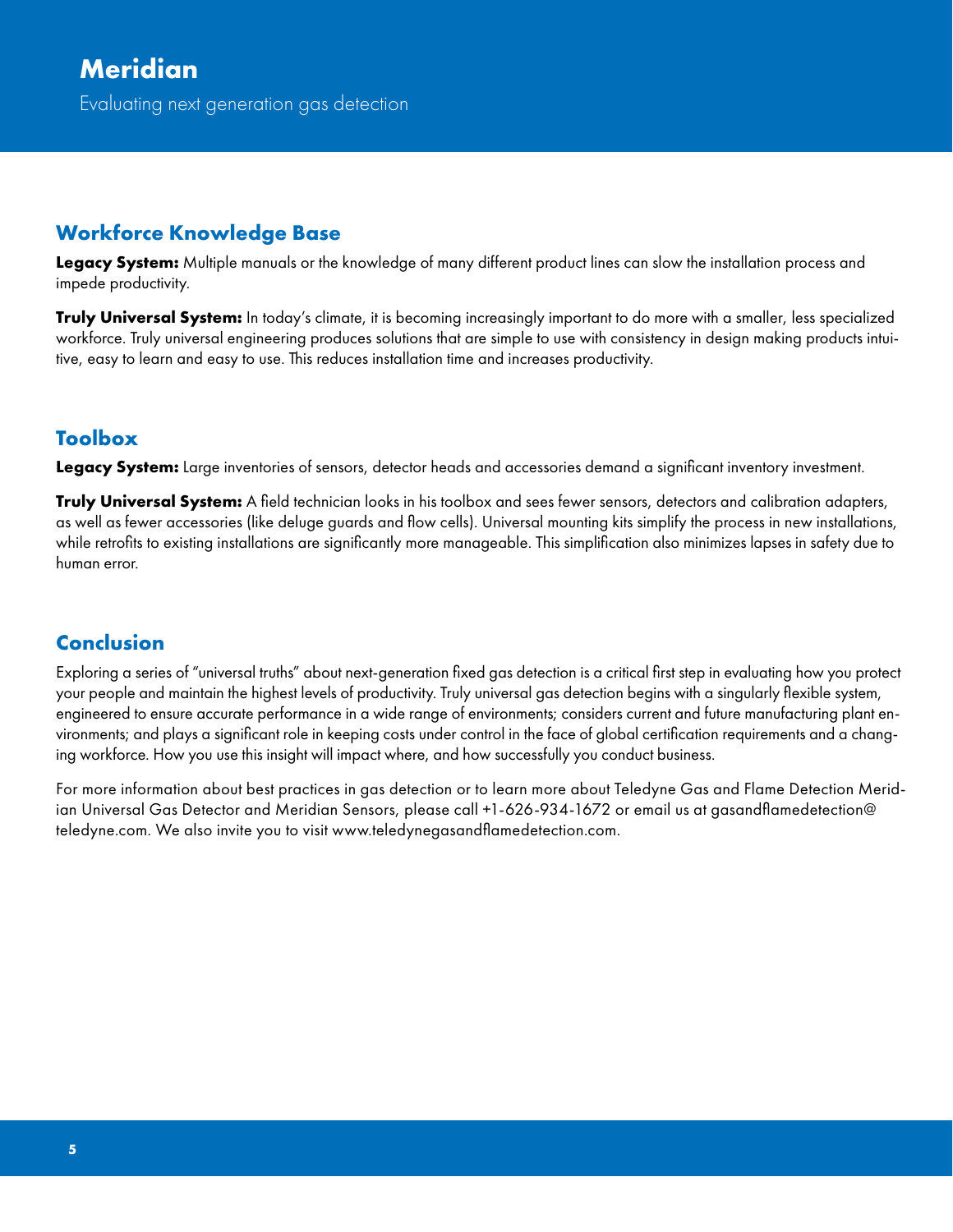# **Meridian**

Evaluating next generation gas detection